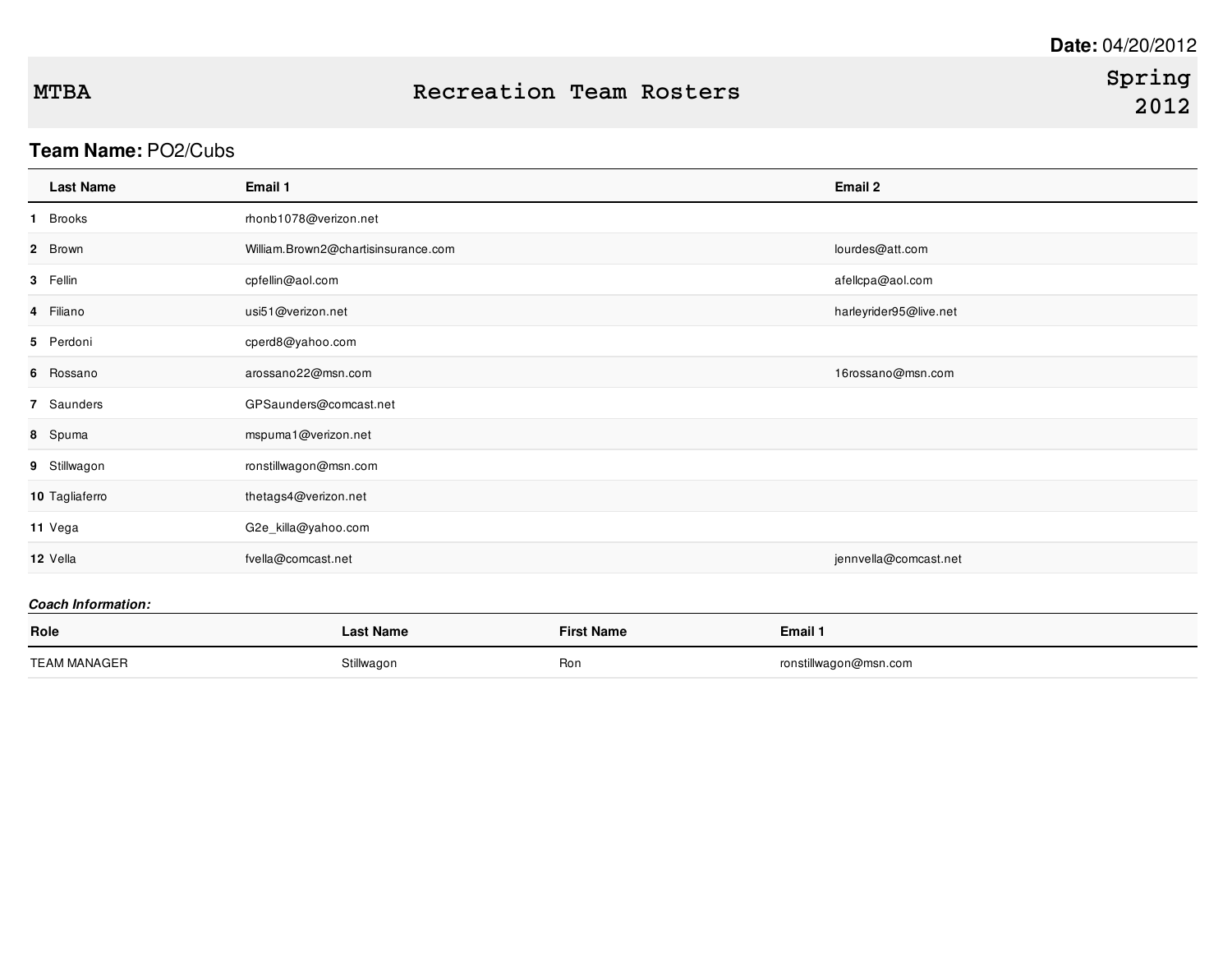### **MTBA Recreation Team Rosters**

### **Team Name:** PO3/Diamondbacks

| <b>Last Name</b> | Email 1                       | Email 2                      |
|------------------|-------------------------------|------------------------------|
| 1 Berecsky       | sberecsky@verizon.net         | kberecsky@verizon.net        |
| 2 Dipierro       | audradipierro@comcast.net     | blaise.dipierro@comcast.net  |
| 3 Eisenberg      | Howardeisenberg@hotmail.com   | Suzanneeisenberg@hotmail.com |
| 4 Fleites        | gfleites@firstmanhattan.com   | lfleites@verizon.net         |
| 5 Gorham         | integer88@yahoo.com           |                              |
| 6 Isola          | Josephisola35@comcast.net     | pijik15@gmail.com            |
| 7 Paoluccio      | mommapao@verizon.net          |                              |
| 8 Peto           | mikepeto@verizon.net          | nicollepeto1@gmail.com       |
| 9 Ryan           | chrisryan@ryanrealtygroup.com |                              |
| 10 Sanfilippo    | maremares357@comcast.net      | americaneagle7@verizon.net   |
| 11 Volpe         | vincecarla97@yahoo.com        | vince60@verizon.net          |
| 12 Williams      | bugganose@aol.com             |                              |

| Role                | Last Name | <b>First Name</b> | Email 1           |
|---------------------|-----------|-------------------|-------------------|
| <b>TEAM MANAGER</b> | Williams  | William           | bugganose@aol.com |
|                     |           |                   |                   |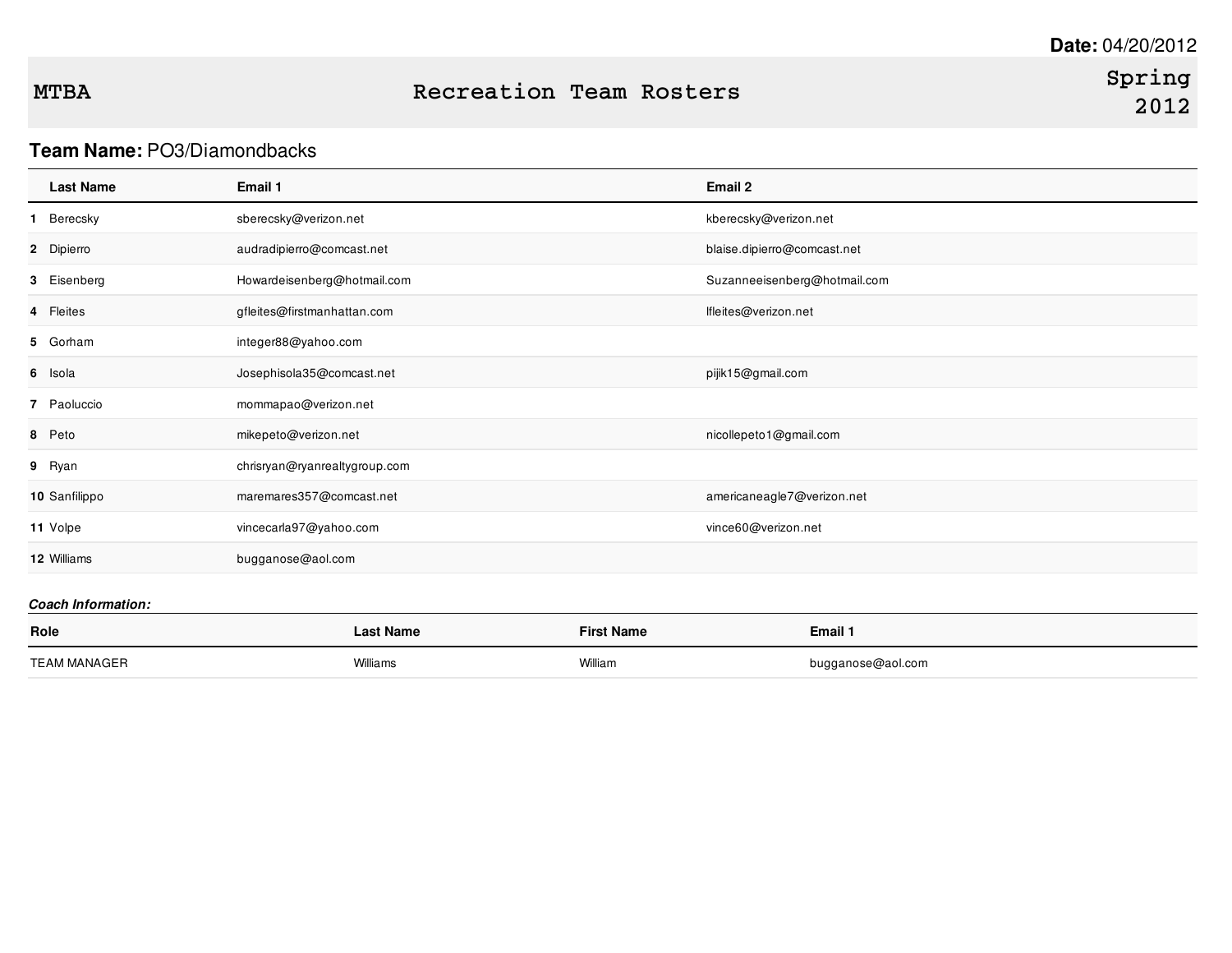# **Spring**

# **Team Name:** PO4/Dodgers

| <b>Last Name</b>          | Email 1                       | Email 2                     |
|---------------------------|-------------------------------|-----------------------------|
| Babar<br>1.               | bellajennadesigns@hotmail.com | joelikesbaseball@gmail.com  |
| 2 Coats                   | Shalon032000@yahoo.com        |                             |
| 3 Fuller                  | james_f_fuller@msn.com        | suzanne516@msn.com          |
| 4 Gardner                 | Jgardner@harveytrucking.us    | Deen31@aol.com              |
| 5 Heatter                 | swijim23@verizon.net          | smheatter@verizon.net       |
| 6 Marchi                  | Smcandyman@aol.com            | cecilia.marchi@wakefern.com |
| 7 Massoni                 | jmcpa830@aol.com              | jmassoni@fsmcpa.com         |
| 8 Meissner                | chuckymoomoo@aol.com          |                             |
| 9 Patel                   | ila.patel@baml.com            | dpatel77@comcast.net        |
| 10 Pengue                 | npengue@verizon.net           | apengue@gmail.com           |
| 11 Pflueger               | tpflueg@aol.com               | boltnut36@aol.com           |
| 12 Strauber               | wmstrauber@comcast.net        | wstrauber@comcast.net       |
| <b>Coach Information:</b> |                               |                             |

| Role         | <b>Last Name</b> | <b>First Name</b> | Email 1                |
|--------------|------------------|-------------------|------------------------|
| TEAM MANAGER | Strauber         | Warren            | wmstrauber@comcast.net |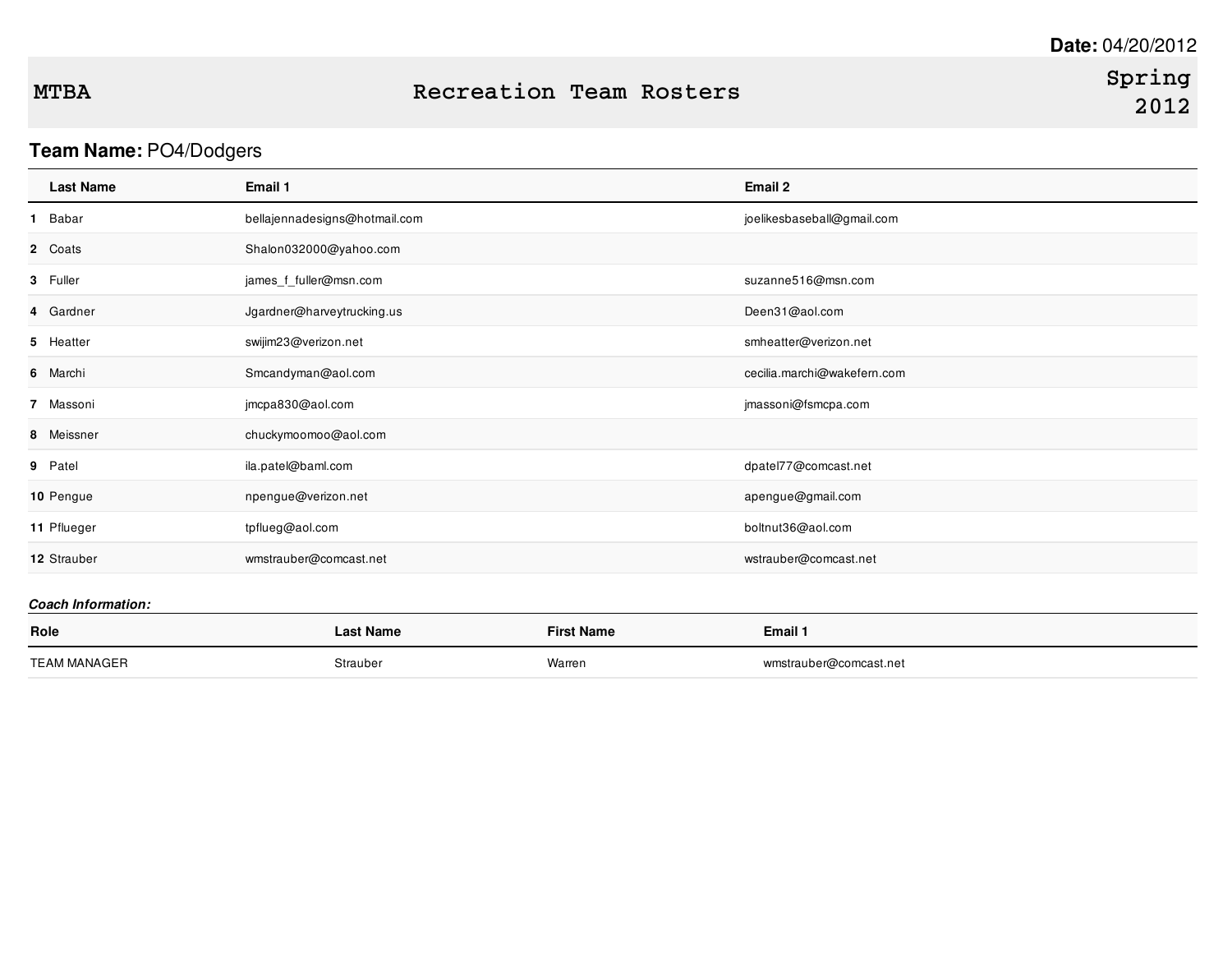## **Team Name:** PO5/Rockies

| <b>Last Name</b> | Email 1                  | Email 2               |
|------------------|--------------------------|-----------------------|
| 1 Andrews        | bwa4466@aol.com          |                       |
| 2 Choborda       | chobordal@verizon.net    | choborrp@verizon.net  |
| 3 Dancyger       | lisadancyger@verizon.net |                       |
| 4 Dolce          | kato3650@verizon.net     |                       |
| 5 Horn           | hom665@aol.com           | kevinh@usco.com       |
| 6 Horn           | hom665@aol.com           | kevinh@usco.com       |
| 7 Mistry         | neilpooja@hotmail.com    | jayeshm@verizon.net   |
| 8 Prefach        | BEAGLERUNNER1227@AOL.COM |                       |
| 9 Savino         | DAVSAV4@AOL.COM          | LISADSAVINO@AOL.COM   |
| 10 Tsal          | ANLEX97@MSN.COM          | AD@EISCPA.COM         |
| 11 Weinthal      | lweinthal@verizon.net    | cweinthal@verizon.net |
| 12 Zema          | Zeman1964@aol.com        |                       |

| Role                | Last Name | <b>First Name</b> | Email 1         |
|---------------------|-----------|-------------------|-----------------|
| <b>TEAM MANAGER</b> | Savino    | Steven            | DAVSAV4@AOL.COM |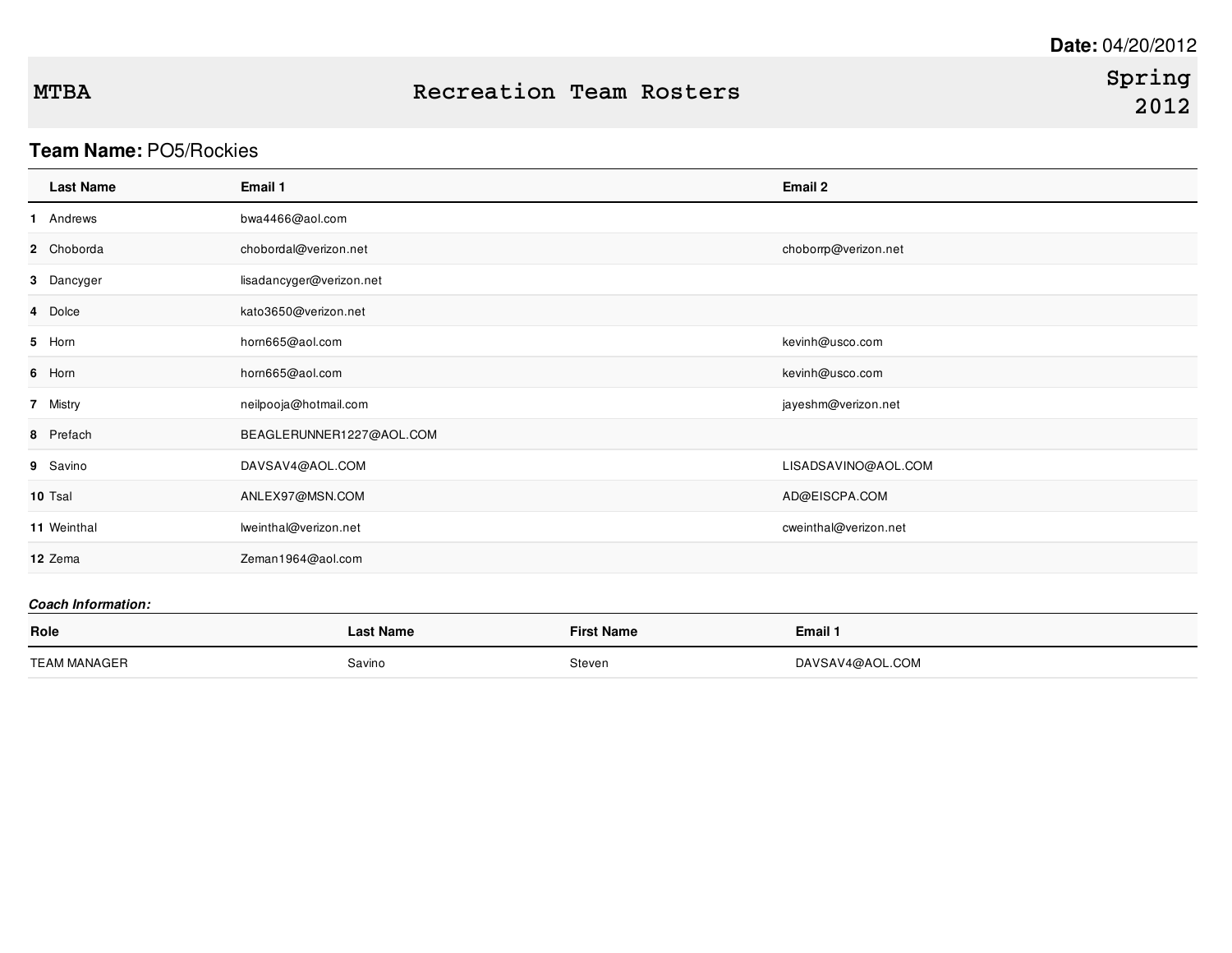### **Team Name:** PO6/White Sox

| <b>Last Name</b>          | Email 1                    | Email 2                       |
|---------------------------|----------------------------|-------------------------------|
| 1 Alfonso                 | dawn_alfonso@yahoo.com     |                               |
| 2 Bruseloff               | ken.jpclogistics@yahoo.com | ceedee712@gmail.com           |
| 3 Cantello                | hey-so@msn.com             | ncantello@msn.com             |
| 4 Cerniglia               | patrickc@aetg.net          | pgcerniglia@aol.com           |
| 5 Czarneski               | sonrobcz@yahoo.com         |                               |
| 6 Eldridge                | GLAZIER1009@AOL.COM        | HIPYCHC1437@AOL.COM           |
| 7 Latwis                  | mlatwis@comcast.net        | livinadream@comcast.net       |
| 8 Ludden                  | Rob21465@aol.com           | RLudden@tylerdistribution.com |
| 9 Maresca                 | wpm42@verizon.net          |                               |
| 10 Stepnowski             | bestts@aol.com             | kstep95@aol.com               |
| 11 Van De Sande           | tnvs@comcast.net           |                               |
| 12 Van Wart               | dvanwart@comcast.net       | cvanwart@comcast.net          |
| <b>Coach Information:</b> |                            |                               |

| Role        | Mame<br>_asi | <sup>—⊶</sup> t Name | Email 1              |
|-------------|--------------|----------------------|----------------------|
| <b>TEAM</b> | Van Wart     | David                | dvanwart@comcast.net |
|             |              | $\sim$ $\sim$        |                      |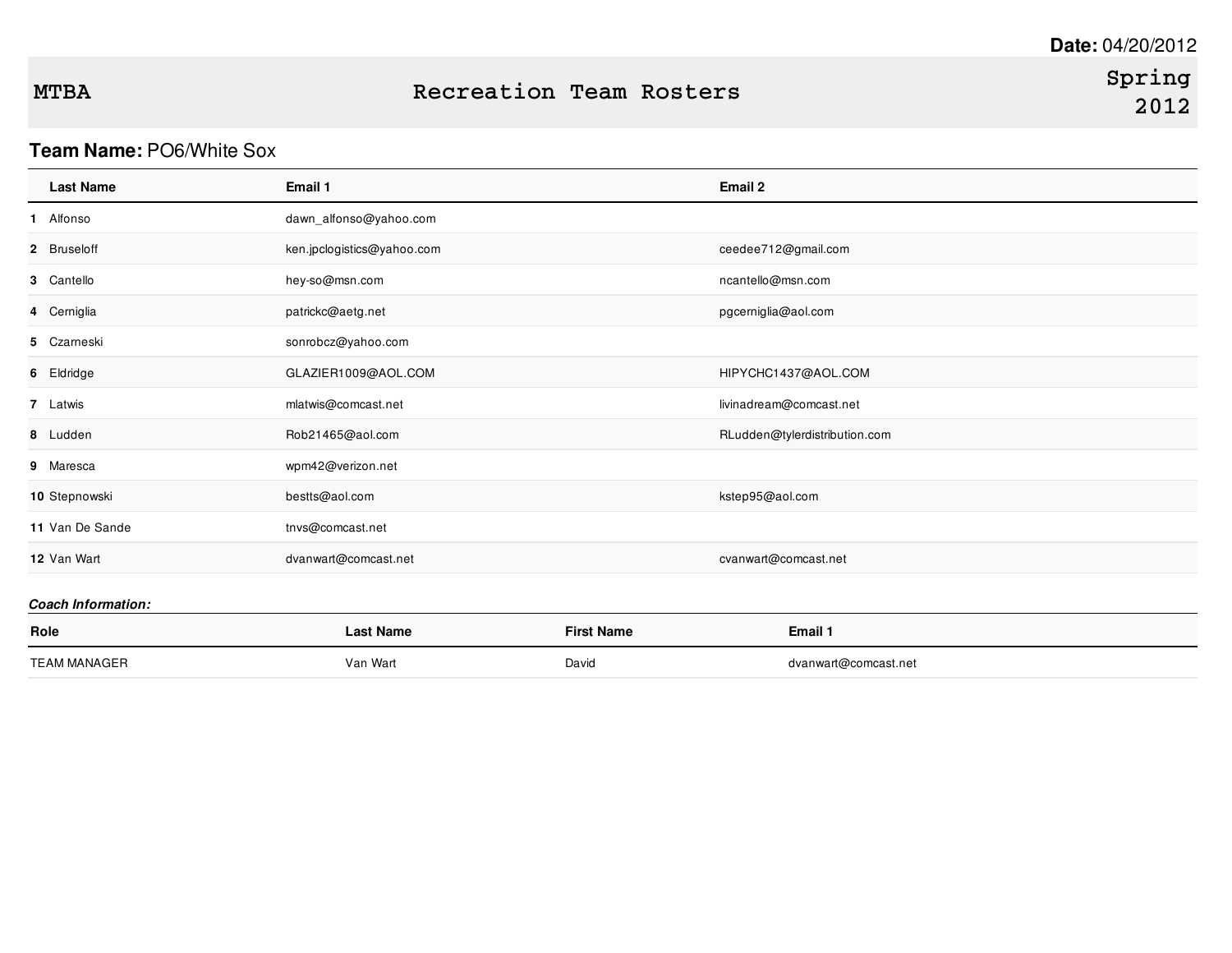### **Team Name:** PO7/Yankees

| <b>Last Name</b> | Email 1                 | Email 2                        |
|------------------|-------------------------|--------------------------------|
| 1 Brucato        | DSal91@Aol.com          |                                |
| 2 Daly           | holly102598@verizon.net |                                |
| 3 Dudik          | rdudik6@verizon.net     | robert.m.dudik@carrier.utc.com |
| 4 Farina         | julesfarina@verizon.net | bigvinfarina@aol.com           |
| 5 Granda         | lgranda13@comcast.net   | mgranda@comcast.net            |
| 6 Haddad         | maha618@verizon.net     | maha618@verizon.net            |
| 7 Maiolo         | fmmaiolo@aol.com        | kfmaiolo@aol.com               |
| 8 Merunka        | lisameru@gmail.com      |                                |
| 9 Patel          | spatel@aol.com          | i95spatel@aol.com              |
| 10 Pron          | lpron@att.net           |                                |
| 11 Restivo       | ARESTIVO@LEPRODUCT.COM  | zannesings@aol.com             |
| 12 Schmidt       | momofcnz2@aol.com       |                                |
| 13 Sysyn         | dsysyn@verizon.net      | ksysyn@gmail.com               |

| Role                | ∟ast Name | <b>First Name</b> | Email 1          |
|---------------------|-----------|-------------------|------------------|
| <b>TEAM MANAGEP</b> | Maiolo    | Michae            | fmmaiolo@aol.com |
|                     |           |                   |                  |